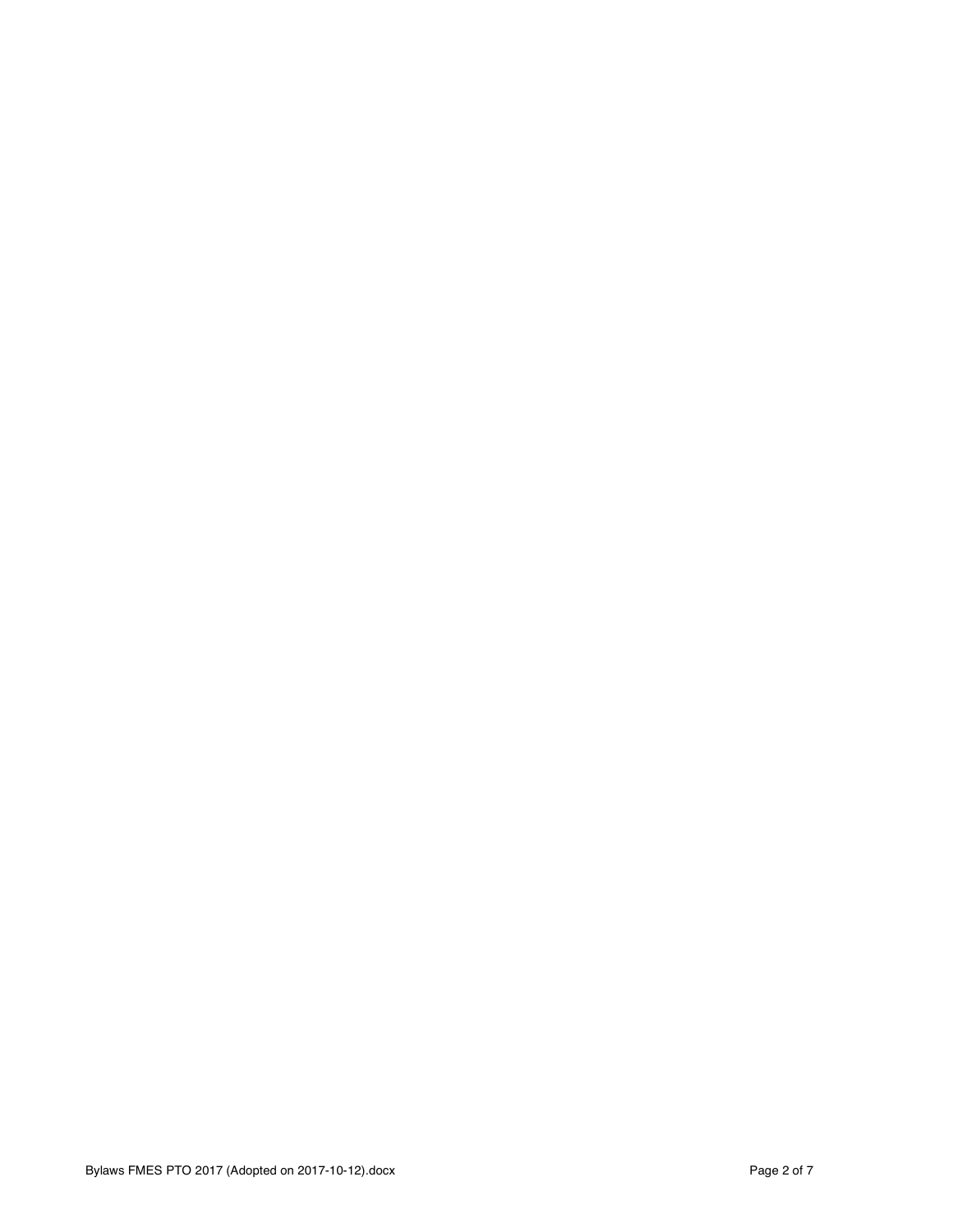# **Article I: NAME & DESCRIPTION**

The name of the organization shall be the **Frank McCoppin Elementary School Parent Teacher Organization** (referred hereafter as "PTO"). The PTO is located at 651 6<sup>th</sup> Avenue, San Francisco, California 94118.

The PTO is a state tax-exempt status organization and a not for profit 501(c)(3) classification with the Internal Revenue Code. The school district and the school hold this classification but the classification does not extend to clubs or other support organizations.

# **Article II: PURPOSE**

The purpose of this organization is to

- enhance and support the educational experience of students at Frank McCoppin Elementary School.
- to develop a closer connection between school and home by encouraging parental involvement,
- foster a school community, and
- to improve the environment at Frank McCoppin Elementary School through volunteer and financial support.

# **Article III: MEMBERSHIP**

Membership is open to any parent, guardian or other adult standing in loco parentis of a student currently attending Frank McCoppin Elementary School. The principal and any employed staff member whose home school is Frank McCoppin Elementary School may also be a member.

There will be no assessed fee for membership.

All members must sign-in on Welcome Day, Back to School Night, PTO meetings, or request membership through the McCoppin parents email address, which affords that member voting privileges.

# **Article IV: OFFICERS AND ELECTIONS**

#### **Section 1: Elected Officers**

The elected officers shall be a Chair Person, Vice Chair, Secretary, Treasurer. Office positions can be shared.

#### **Section 2: Other Officers**

Additional officers include the School Principal and two Teacher Representatives.

#### **Section 3: Duties**

• **Chair Person** – The Chair Person shall preside over meetings of the organization and Executive Board, serve as the primary contact for the School Principal, represent the organization at meetings outside the organization, serve as an ex officio member of all committees except the nominating committee, and coordinate the work of all the officers and committees so that the purpose of the organization is served.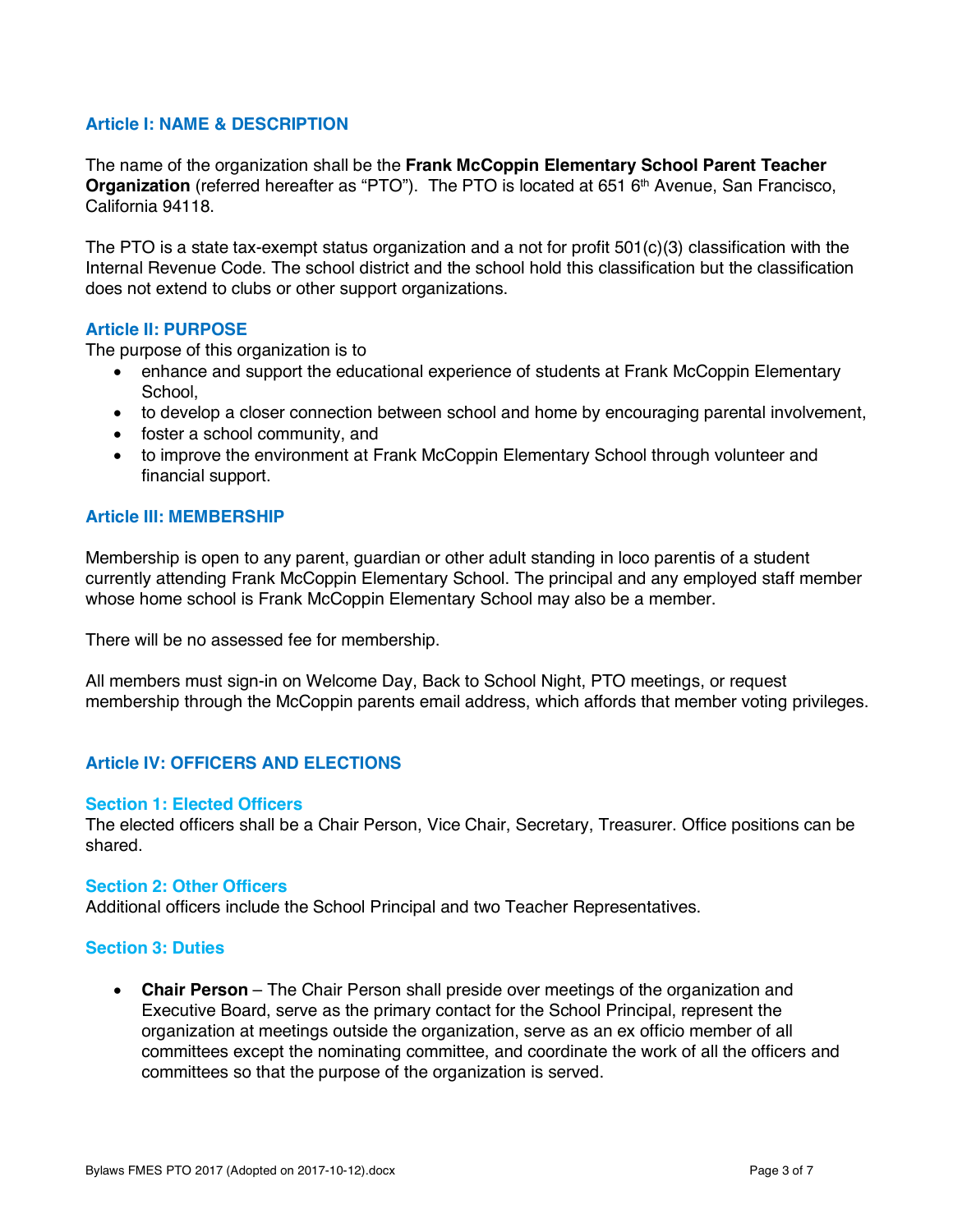- **Vice Chair**  The Vice Chair shall act as an aide to the Chair Person and perform the duties of the Chair Person in their absence. Where the role of Chair Person is shared, the role of Vice Chair is not required to be filled.
- **Secretary** The Secretary shall keep all records of the organization, take and record minutes and register of members attending each PTO meeting, prepare the agenda, handle correspondence, and send notices of meetings to the membership. The Secretary also keeps a copy of the minutes book, bylaws, rules, membership list, and any other necessary supplies, and brings them to meetings.
- **Treasurer**  The Treasurer shall receive all funds of the organization, keep an accurate record of receipts and expenditures, pay out funds in accordance with the approval of the Executive Board. They will present a financial statement at every meeting and at other times of the year when requested by the Executive Board, and make a full report at the end of the year. They shall also prepare and submit tax statements after reporting them to the membership at a regular meeting.
- **Teacher Representatives** The Teacher Representatives shall act as the liaison between the teaching staff and the PTO. They shall assist the Principal in the presentation of funding requests on behalf of the staff and report PTO activities at staff meetings.
- **School Principal** The School Principal shall act as an advisor and represent the San Francisco Unified School District. They shall present funding requests at meetings for consideration.

# **Section 4: Nominations and Elections**

- a. Each March, the Chair Person will call for nominations for the elected officer roles.
- b. A Nominating Committee, comprised of the Secretary and two regular members, will be established to promote the upcoming election, explain the requirements for the elected positions, reach out to potential candidates, accept nominations, and manage the actual election process. The nominating committee must be unbiased throughout its work.
- c. The Nominating Committee will announce the nominees at the April PTO meeting. Nominations may also be made from the floor at this meeting.
- d. Elections for the Chair Person, Vice Chair, Secretary and Treasurer will be held during the May PTO meeting, the last of the school year.
- e. Only members who are present can vote. Voting shall be by voice vote if only one person is running for an office. Where more than one person is running for an office, a ballot vote shall be taken. Two members of the Nominating Committee, not on the ballot, will tally the votes.

# **Section 5: Eligibility**

Only parents, guardians or other adult standing in loco parentis of a student currently attending Frank McCoppin Elementary School are eligible to be nominated for elected office.

# **Section 6: Terms of Office**

- a. The Chair Person shall serve a term of two years. The Vice Chair, Secretary and Treasurer may serve a term of one year.
- b. Officers may serve no more than two (2) consecutive terms in the same office. Each person elected shall hold only one office at a time.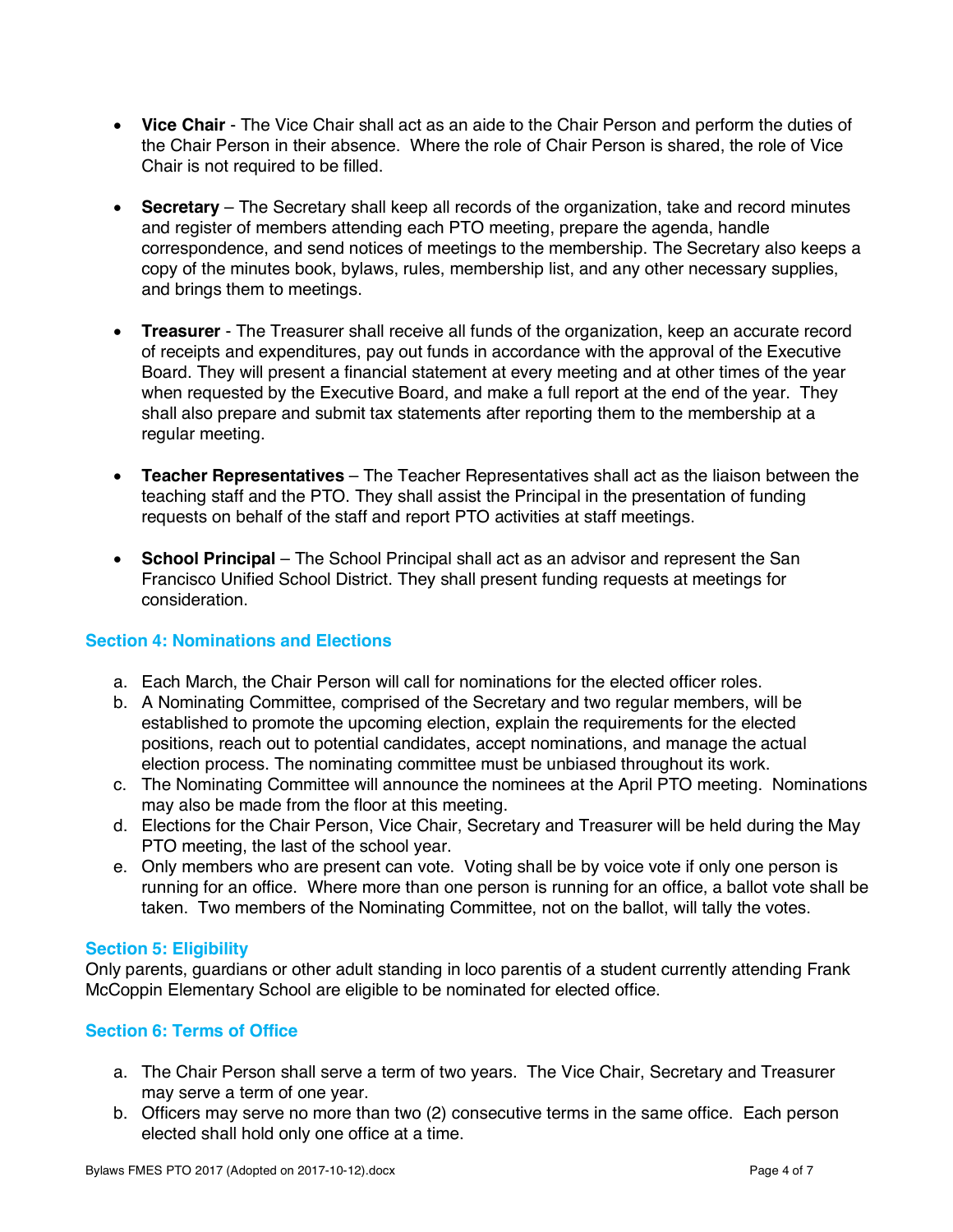- c. Officers elected shall assume their official duties on, or around, the last day of the school term, allowing for an organized handover from the outgoing Officers.
- d. Outgoing officers will meet with newly elected officers to turn over any records and/or pertinent information regarding the position and/or organization.

#### **Section 7: Vacancies**

- a) If there is a vacancy in the office of the Chair Person, the Vice Chair (or individual who is sharing the Chair Person role) will become the Chair Person for the unexpired term.
- b) A vacancy occurring in any other office shall be filled for the unexpired term by a person elected by a majority vote of the Executive Board, notice of such election having been given to the general assembly.

#### **Section 8: Removal from Office**

Officers can be removed from office with or without cause by a two-thirds vote of those present (assuming a quorum) at a regular meeting where previous notice has been given.

# **Article V: MEETINGS**

#### **Section 1: Regular Meetings**

The regular meeting of the organization shall be on the second Thursday of each month during the school year at 5pm, or at a time and place determined by the Executive Board at least one month before the meeting. The annual meeting will be held at the May regular meeting. The annual meeting is for receiving reports, electing officers and conducting other business that should arise. The Secretary will notify the members of the meetings in a flyer sent home with the students at least one week prior to the meeting.

#### **Section 2: Special Meetings**

Special meetings may be called by the Chair Person, any two members of the Executive Board, or five regular members submitting a written request to the Secretary. Previous notice of the special meeting shall be sent to the members at least 10 days prior to the meeting, by flyer and email.

#### **Section 3: Quorum**

The quorum shall be 10 members of the organization.

# **Article VI: EXECUTIVE BOARD**

#### **Section 1: Membership**

The Executive Board shall consist of the Officers, the School Principal or their designee and two Teacher Representatives.

#### **Section 2: Duties**

The duties of the Executive Board shall be to transact business between meetings in preparation for the general meeting, create standing rules and policies, creating standing and temporary committees, prepare and submit a budget to the membership, approve routine bills, and prepare reports and recommendations to the membership.

#### **Section 3: Quorum**

Half the number of Board Members plus one constitutes a quorum. Board Members must be present physically or virtually to be counted towards the quorum.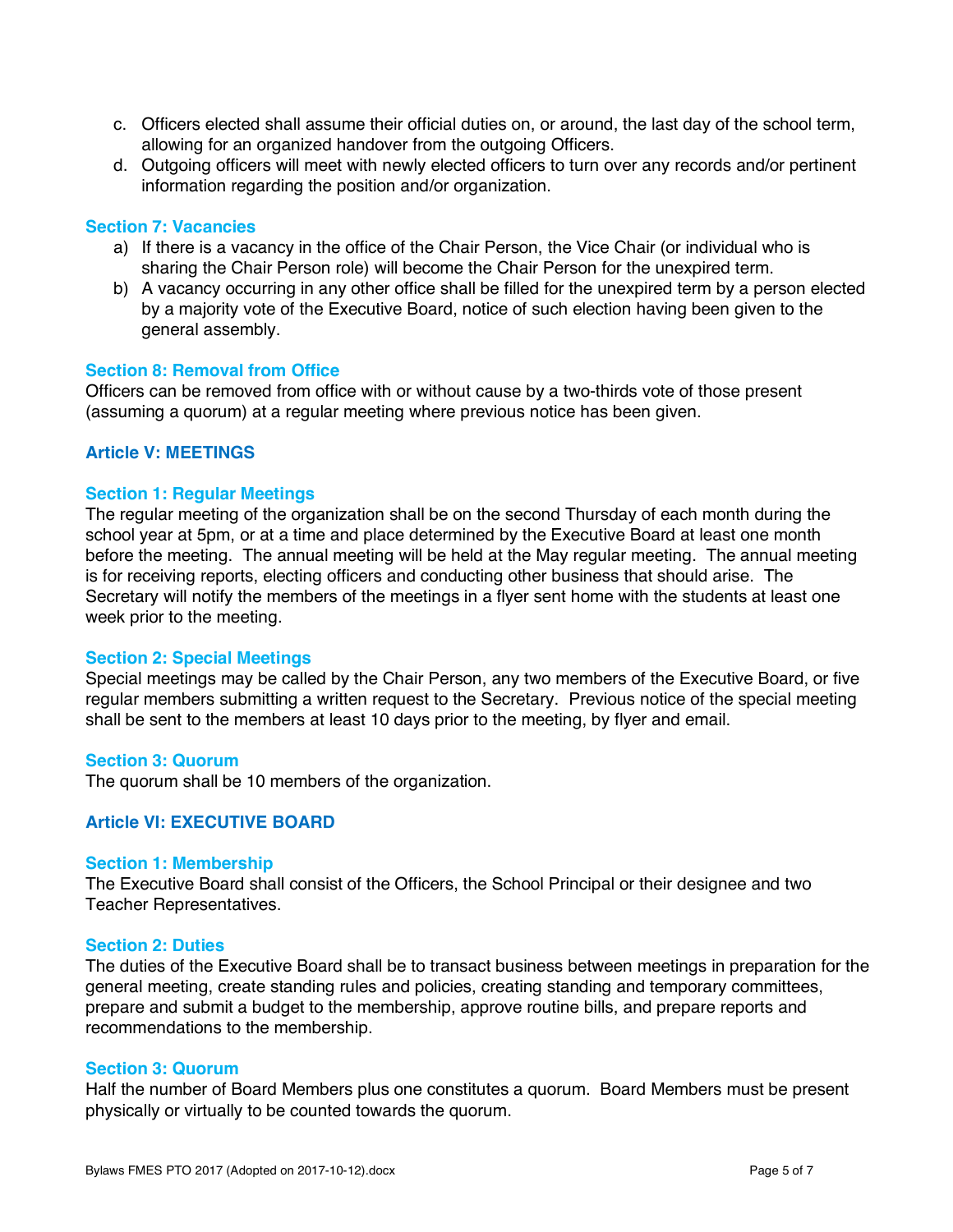# **Article VII: COMMITTEES**

#### **Section 1: Membership**

Committees may consist of members and board members, with either Co-Chair acting as an ex officio member of all committees

### **Section 2: Standing Committees**

The Standing committees shall include all standing committees approved and appointed for the current school year. The following committees shall be held by the organization for the school year 2017-2018: After School Care, Curriculum Enrichment, Fundraising, Holiday Events, FMES Website, TechMaker Space and School Yard Greening.

#### **Section 3: Additional Committees**.

The board may appoint additional committees as required during the school year.

# **Article VIII: GENERAL POLICIES**

- a. The FMES PTO name or the names of any members in their official capacities shall not be connected to any commercial concern, any partisan interest, or for any purpose not directly related to the promotion of FMES PTO's interests.
- b. The FMES PTO is a non-commercial, non-sectarian, non-partisan organization.
- c. The FMES PTO shall not in any way participate or intervene in any political campaign. The FMES PTO may, however, seek to educate people concerning school issues, such as school bond issues and similar concerns.
- d. The FMES PTO shall make no commitments on behalf of the FMES PTO unless specifically designated by the Executive Board.
- e. Notwithstanding any other provision of these articles, the organization shall not carry on any activities not permitted to be carried on (i) by an organization exempt from Federal income tax under Section 501(c)(3) if the internal Revenue code, or (ii) by an organization, contributions to, which are deductible under Section 170(c)(2) of the Internal Revenue Code.

# **Article IX: FINANCES**

#### **Section 1: Fiscal Year**

The fiscal year shall be from 1<sup>st</sup> January to 31<sup>st</sup> December

#### **Section 2: Budget**

A tentative budget shall be drafted in the Spring term for each school year and approved by a majority vote of the members present.

#### **Section 3: Banking**

All funds raised by the PTO shall be deposited in an account designed by the Executive Board.

# **Section 4: Authorization**